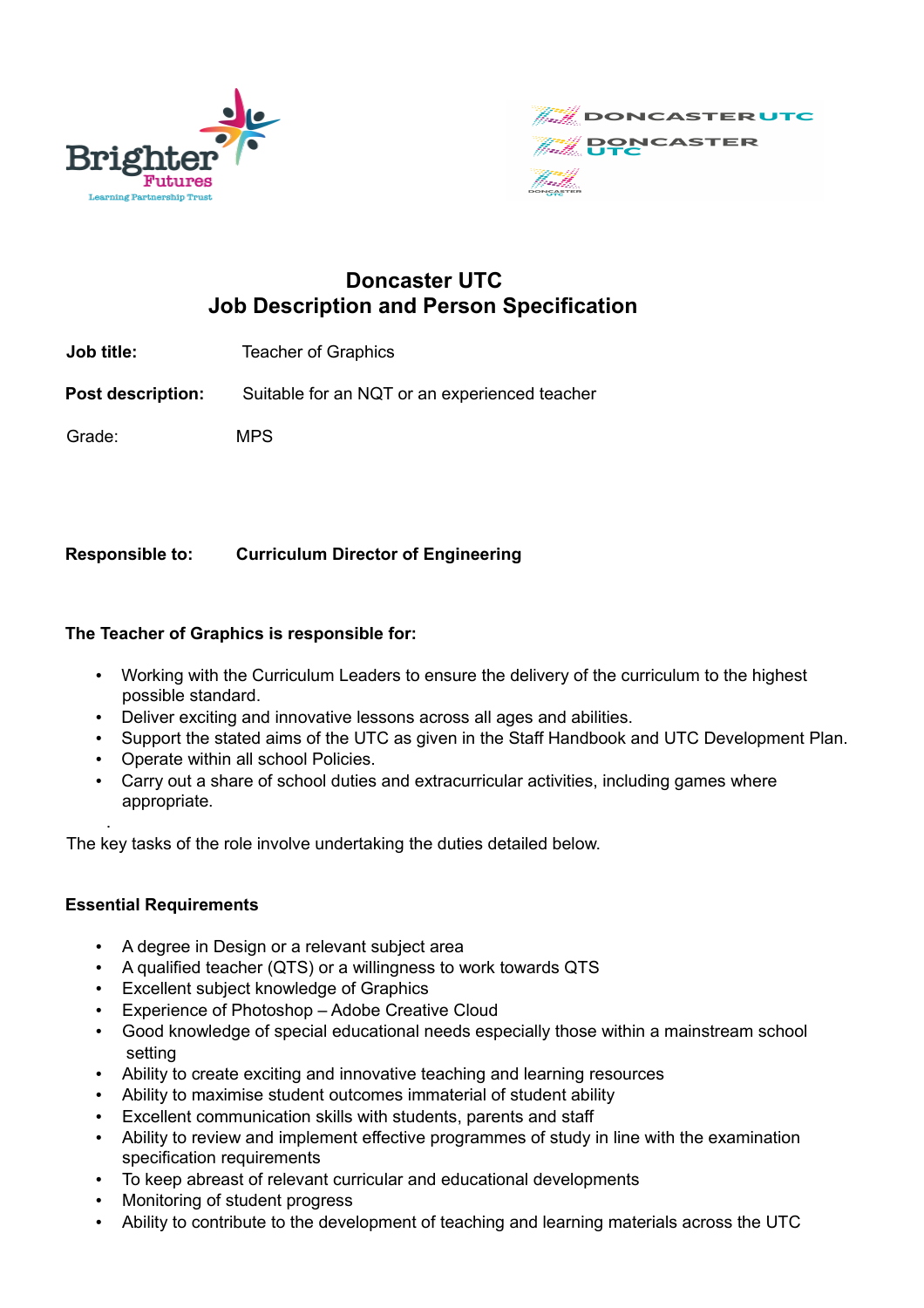- Willingness to reflect on teaching practice and to be open to learning new ideas and techniques
- Commitment to regular and high-quality assessment and feedback
- Must be enthusiastic and able to motivate and inspire students
- **Excellent ICT skills**
- To manage student learning through effective teaching in accordance with Department schemes of work and policies
- To ensure continuity, progression and cohesiveness in all teaching
- To use a variety of methods and approaches which differentiate and stimulate to match curricular objectives and the range of student needs, and ensure equal opportunity for all students
- To set and mark regularly, (in accordance with the UTCs assessment and marking policy), to consolidate and extend learning and to encourage students to take responsibility for their own learning
- To work effectively as a member of the department to improve the quality of teaching and learning
- To set high expectations for all students, to deepen their knowledge and understanding and to maximise their achievement
- Interest in the use of new technologies in the classroom, such as iPads, Social Networks and eBooks
- Ability to work in an enthusiastic manner bringing new ideas and suggestions
- To use positive management of behaviour in an environment of mutual respect that allows students to feel safe and secure and promotes their self-esteem
- To support individual students and groups of students through attendance of such events as major extracurricular events

#### **Evidence**

- Letter
- Application form
- Interview
- Reference

#### **Monitoring, Assessment, Recording, Reporting, and Accountability**

- To be immediately responsible for the processes of identification, assessment, recording and reporting for the students in their charge.
- To assess students' work frequently in line with departmental and school policy and use the results to inform future planning, teaching and curricular development.
- To be familiar with school assessment and reporting procedures and to prepare and present informative, helpful and accurate reports to parents.
- To monitor unexplained absences or patterns of absence, which should be reported immediately to the academic achievement leaders.

#### **Evidence**

- Letter
- Application form
- Interview
- Reference

#### **Subject Knowledge & Understanding**

- Essential to keep up to date with research and developments in pedagogy.
- Have very good standards of English and understand the importance of using standard English as part of their instruction.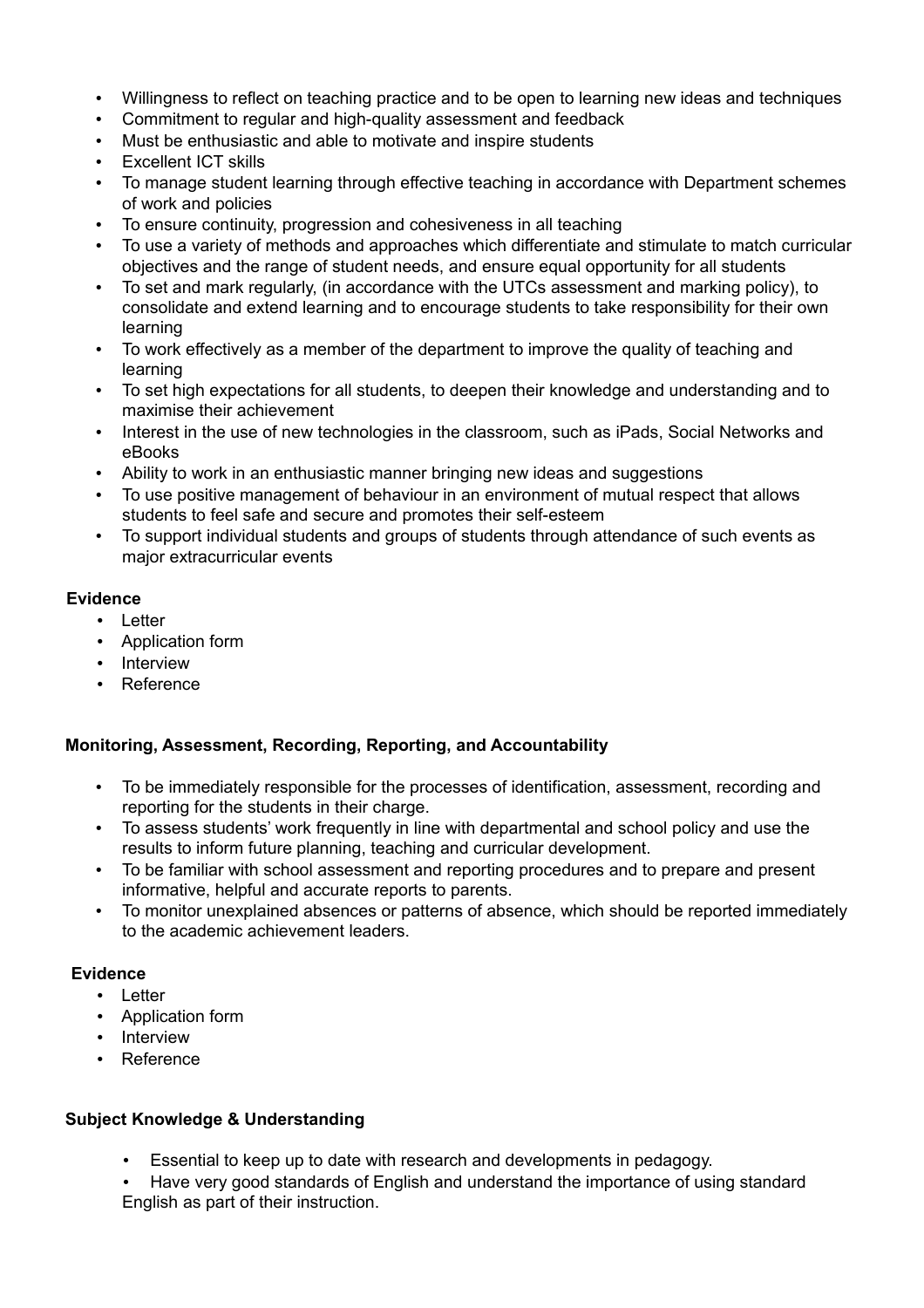## **Evidence**

- Letter
- Application form
- Interview
- Reference

## **Professional Standards & Development**

- To be a role model to students through personal presentation, dress and professional conduct.
- To arrive in class, on or before the start of the lesson, and to begin and end lessons on time.
- To cover for absent colleagues as required and to assist with examination invigilation as requested.
- To co-operate with the employer in all matters concerning Health and Safety and specifically to take reasonable care of their own Health & Safety, and that of any other persons who may be affected by their acts or omissions at work.
- To be familiar with the School handbook and support all the School's policies.
- To establish effective working relationships with professional colleagues and associate staff.
- To strive for personal and professional development through active involvement in the school's appraisal system and performance management procedures.
- To liaise effectively with parents and with other agencies with responsibility for students' education and welfare.
- To liaise effectively with parents and with other agencies with responsibility for students' education and welfare.
- To undertake any reasonable task as directed by the Head or Senior Leader.
- To be familiar with and implement the relevant requirements of the current SEN Code of Practice.
- To be familiar with Education Health Care Plans.
- To consider the needs of all students within lessons (and to implement specialist advice) especially those who: have SEN; are gifted and talented; are not yet fluent in English.

## **Evidence**

- Letter
- Application form
- Interview
- Reference

## **Competencies**

- Good teaching skills and an interest in teaching and learning pedagogy.
- Good communication skills.
- Good interpersonal skills.
- The ability to work as part of a team.
- Strong administrative skills.
- Skills in mentoring students.

## **Evidence**

- Letter
- Application form
- Interview
- Reference

## **Others**

• An educational philosophy that values equal opportunities and the importance of the individual.